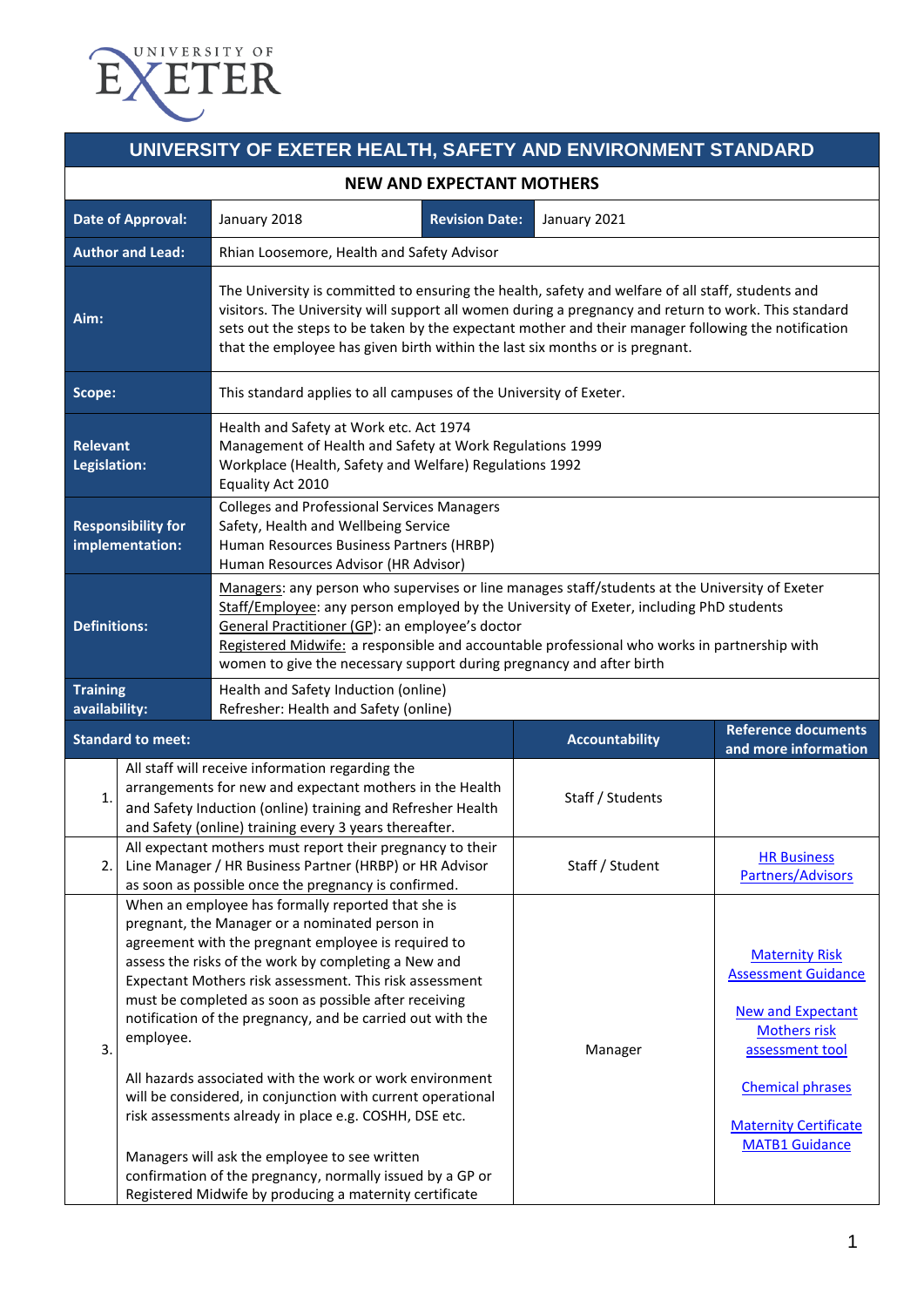|    | (MATB1).                                                                                                                                                                                                                                                                                                                                                                                                                                                                                                                                                                                                                                                                                                                                                                                                                                                                                                                                                                                                                                     |         |                                                                                                   |
|----|----------------------------------------------------------------------------------------------------------------------------------------------------------------------------------------------------------------------------------------------------------------------------------------------------------------------------------------------------------------------------------------------------------------------------------------------------------------------------------------------------------------------------------------------------------------------------------------------------------------------------------------------------------------------------------------------------------------------------------------------------------------------------------------------------------------------------------------------------------------------------------------------------------------------------------------------------------------------------------------------------------------------------------------------|---------|---------------------------------------------------------------------------------------------------|
| 4. | Managers can ask their HRBP, Occupational Health or<br>Health and Safety Team for assistance to complete the New<br>and Expectant Mothers risk assessment if required.                                                                                                                                                                                                                                                                                                                                                                                                                                                                                                                                                                                                                                                                                                                                                                                                                                                                       | Manager | <b>Occupational Health</b><br><b>Health and Safety</b><br><b>HR Business</b><br>Partners/Advisors |
| 5. | On completion of the New and Expectant Mothers risk<br>assessment, reasonable adjustments must be made to<br>reduce those risks highlighted as medium or high.<br>In consultation with the College / Professional Service<br>HRBP, reasonable adjustments to reduce the risk to the<br>new or expectant mother include (but not limited to):<br>• Altering the working condition<br>• Altering hours of work<br>• Finding suitable alternative work or working location<br>Where adjustments to the working conditions are required,<br>medical advice from the GP or Registered Midwife can be<br>sought.<br>Managers can also seek advice from the Occupational<br>Health Team.<br>Exceptionally, if no suitable alterations can be made, it may<br>be necessary to ensure the employee remains at home on<br>paid leave for as long as necessary to protect the<br>employee's health and safety, and that of the unborn child.                                                                                                            | Manager | <b>Occupational Health</b>                                                                        |
| 6. | The New and Expectant Mothers risk assessment must be<br>updated regularly, taking into account the changes that<br>may occur during the pregnancy.<br>The New and Expectant Mothers risk assessment must be<br>reviewed and updated each trimester of pregnancy, or<br>more frequently if required by the employee. Updates must<br>be recorded using the risk assessment form or similar e.g.<br>1-2-1 notes.<br>Each review of the New and Expectant Mothers risk<br>assessment must be dated and countersigned both by the<br>Manager (or nominated person) completing the risk<br>assessment and the employee. Updates to the risk<br>assessment can be added to the original, showing the<br>developments during pregnancy or new documents can be<br>created for each assessment.<br>All risk assessments must be recorded and stored securely<br>by the manager in the employee's personal file. Copies will<br>need to be sent to HR for the new or expectant mother's<br>Personnel record and also to the new or expectant mother. | Manager | <b>New and Expectant</b><br><b>Mothers risk</b><br>assessment tool                                |